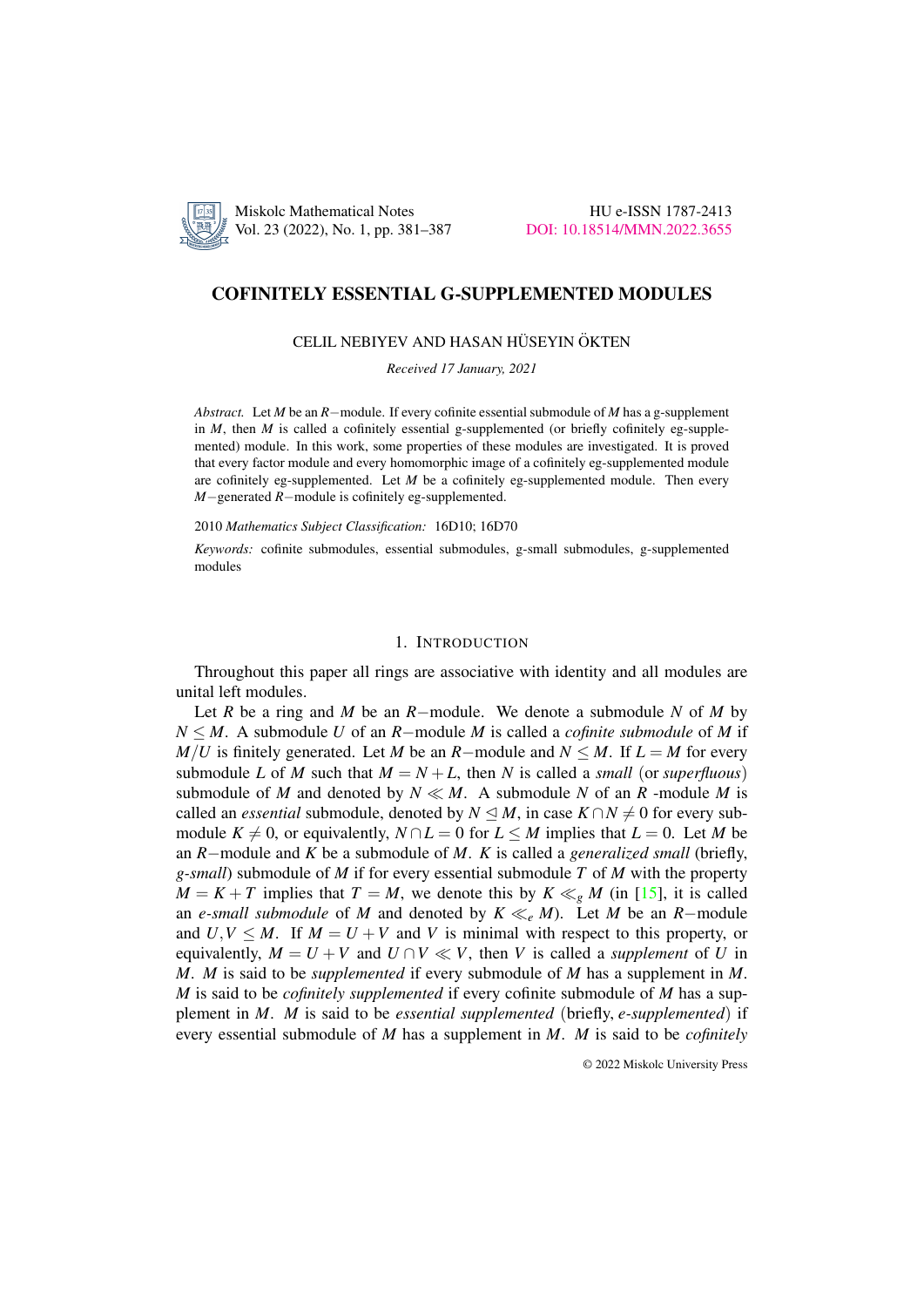*essential supplemented* (briefly, *cofinitely e-supplemented*) if every cofinite essential submodule of *M* has a supplement in *M*. Let *M* be an *R*−module and  $U, V \leq M$ . If  $M = U + V$  and  $M = U + T$  with  $T \leq V$  implies that  $T = V$ , or equivalently, *M* = *U* + *V* and *U* ∩*V* ≪<sub>*g*</sub> *V*, then *V* is called a *g*-*supplement* of *U* in *M*. *M* is said to be *g-supplemented* if every submodule of *M* has a g-supplement in *M*. *M* is said to be *essential g-supplemented* if every essential submodule of *M* has a g-supplement in *M*. *M* is said to be *cofinitely g-supplemented* if every cofinite submodule of *M* has a g-supplement in *M*. The intersection of all maximal submodules of an *R*-module *M* is called the *radical* of *M* and denoted by *RadM*. If *M* have no maximal submodules, then we denote  $RadM = M$ . The intersection of all essential maximal submodules of an *R*-module *M* is called the *generalized radical* (briefly, *g-radical*) of *M* and denoted by  $Rad_{P}M$  (in [\[15\]](#page-6-0), it is denoted by  $Rad_{P}M$ ). If M have no essential maximal submodules, then we denote  $Rad_{g}M = M$ . Let *M* be an *R*−module and  $K \leq V \leq M$ . We say *V* lies above *K* in *M* if  $V/K \ll M/K$ .

More details about supplemented modules are in  $[3,14]$  $[3,14]$ . More informaitons about cofinitely supplemented modules are in [\[1\]](#page-5-0). More details about essential supplemented modules are in [\[11,](#page-6-3) [12\]](#page-6-4). More details about cofinitely essential supplemented modules are in [\[7,](#page-6-5) [8\]](#page-6-6). More informations about g-small submodules and g-supplemented modules are in  $[5, 6]$  $[5, 6]$  $[5, 6]$ . The definition of cofinitely g-supplemented modules and more informations about these modules are in [\[4\]](#page-6-9). The definition of essential g-supplemented modules and some properties of them are in [\[9\]](#page-6-10).

<span id="page-1-0"></span>**Lemma 1.** Let *M* be an *R* -module and  $K, N \leq M$ . Consider the following condi*tions.*

- (1) If  $K \leq N$  and N is a generalized small submodule of M, then K is a general*ized small submodule of M.*
- (2) *If K is contained in N and a generalized small submodule of N, then K is a generalized small submodule in submodules of M which contain N.*
- (3) *If*  $K \ll_g L$  and  $N \ll_g T$  with  $L, T \leq M$ , then  $K + N \ll_g L + T$ .
- (4)  $Rad_{g}M = \sum_{L \ll_{g}M}$ *L.*
- (5) *Let T be an R*−*module and f* : *M* → *T be an R -module homomorphism. If*  $K \ll_g M$ , then  $f(K) \ll_g T$ . Here  $f(Rad_gM) \leq Rad_gT$ .

*Proof.* See  $[6,$  Lemma 1 and Lemma 3].  $\Box$ 

# 2. COFINITELY ESSENTIAL G-SUPPLEMENTED MODULES

Definition 1. Let *M* be an *R*−module. If every cofinite essential submodule of *M* has a g-supplement in *M*, then *M* is called a cofinitely essential g-supplemented (or briefly cofinitely eg-supplemented) module. (See also [\[10\]](#page-6-11)).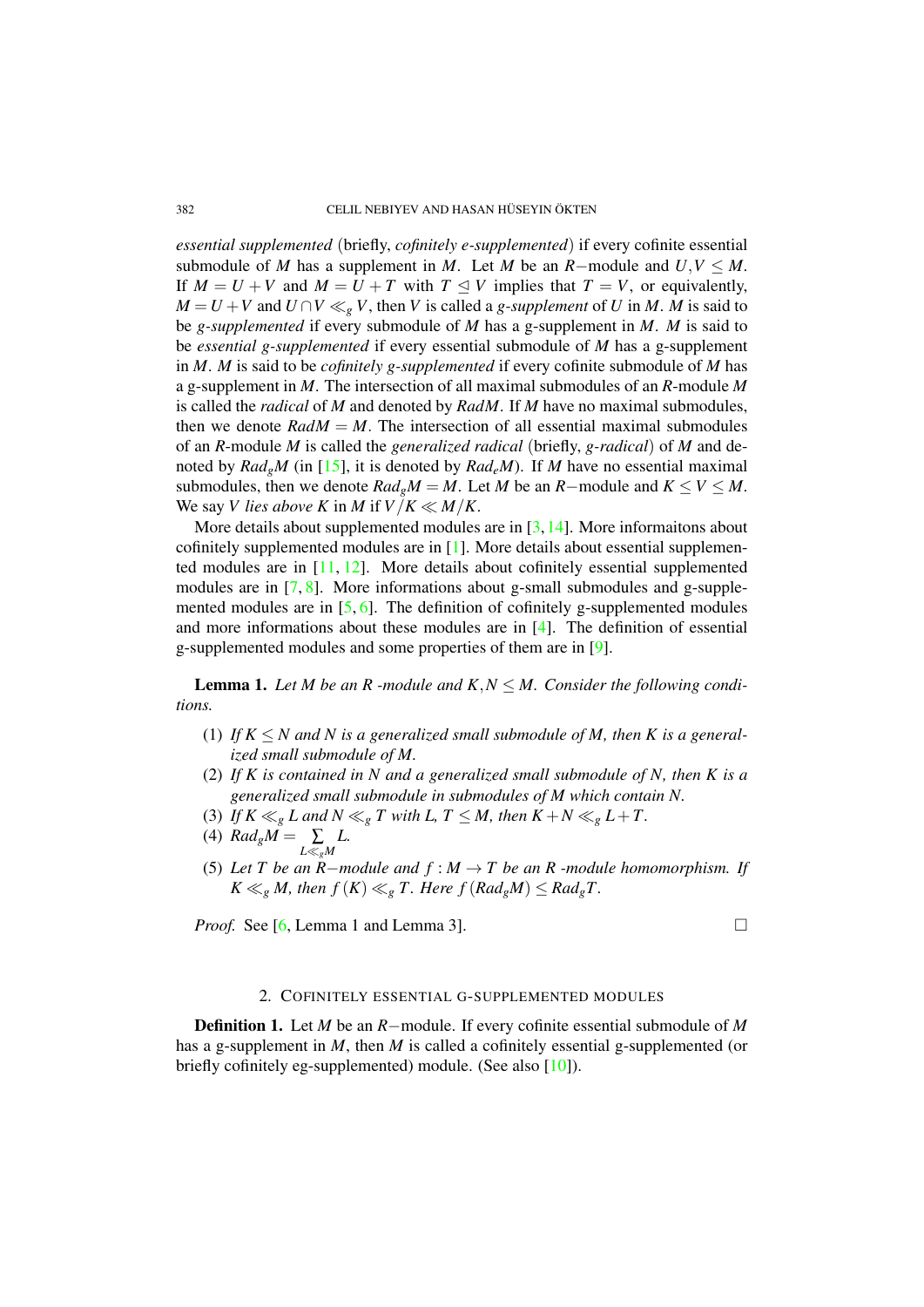Clearly we can see that every essential g-supplemented module is cofinitely eg-supplemented. But the converse is not true in general (see Example [1](#page-5-1) and Example [2](#page-5-2)). Every cofinitely essential supplemented module is cofinitely eg-supplemented.

Proposition 1. *Let M be a cofinitely eg-supplemented R*−*module. If every nonzero submodule of M is essential in M, then M is cofinitely supplemented.*

*Proof.* Clear from definitions. □

<span id="page-2-2"></span>Lemma 2. *Let M be a finitely generated R*−*module. Then M is essential gsupplemented if and only if M is cofinitely eg-supplemented.*

*Proof.* Clear, since every submodule of *M* is cofinite. □

Lemma 3. *Let M be a cofinitely eg-supplemented module. Then M*/*RadgM have no proper cofinite essential submodules.*

*Proof.* Let  $U/Rad_gM$  be a cofinite essential submodule  $M/Rad_gM$ . Then  $U \leq M$ and since  $\frac{M}{U} \cong \frac{M/Rad_gM}{U/Rad_gM}$  $\frac{M}{U/Rad_{g}M}$ , *U* is a cofinite essential submodule of *M*. Since *M* is cofinitely eg-supplemented, *U* has a g-supplement *V* in *M*. Here  $M = U + V$  and *U* ∩ *V* ≪<sub>*g*</sub> *V*. Since *U* ∩ *V* ≪<sub>*g*</sub> *V*, by Lemma [1,](#page-1-0) *U* ∩ *V* ≤ *Rad<sub><i>g</sub>M*. Then *M*/*Rad<sub><i>g*</sub>*M* =</sub>  $(U+V)/Rad_{g}M=U/Rad_{g}M+(V+Rad_{g}M)/Rad_{g}M$  and  $U/Rad_{g}M\cap (V+Rad_{g}M)$  $/Rad_{g}M = (U \cap V + Rad_{g}M)$  /*Rad<sub>g</sub>M* = *Rad<sub>g</sub>M* /*Rad<sub>g</sub>M* = 0. Hence  $M/Rad_{g}M$  =  $U/Rad_gM \oplus (V+Rad_gM)/Rad_gM$  and since  $U/Rad_gM \leq M/Rad_gM$ ,  $U/Rad_gM =$  $M/Rad_{\varrho}M$ . Thus  $M/Rad_{\varrho}M$  have no proper cofinite essential submodules.  $\Box$ 

<span id="page-2-0"></span>Lemma 4. *Let M be an R*−*module, U be a cofinite essential submodule of M and*  $N \leq M$ . If  $U + N$  has a g-supplement in M and N is cofinitely eg-supplemented, then *U has a g-supplement in M.*

*Proof.* Let *X* be a g-supplement of  $U + N$  in *M*. Then  $M = U + N + X$  and  $(U + N) ∩ X \ll_{g} X$ . Since  $U ⊆ M$ ,  $U + X ⊆ M$  and  $N ∩ (U + X) ⊆ N$ . Since *U* is a cofinite submodule of *M*,  $U + X$  is a cofinite submodule of *M*. Hence by  $\frac{M}{U+X}$  = *U*+*N*+*X*  $\frac{N+N+X}{U+X} \cong \frac{N}{N\cap(U)}$  $\frac{N}{N \cap (U+X)}$ ,  $N \cap (U+X)$  is a cofinite essential submodule of *M*. Since *N* is cofinitely eg-supplemented,  $N \cap (U + X)$  has a g-supplement *Y* in *N*. Since *Y* is a g-supplement of  $N \cap (U + X)$  in  $N$ ,  $N = N \cap (U + X) + Y$  and  $(U + X) \cap Y =$ *N* ∩  $(U+X)$  ∩  $Y \ll_{g} Y$ . Then  $M = U + N + X = U + N$  ∩  $(U+X) + Y + X = U +$ *X* + *Y* and, by Lemma [1,](#page-1-0)  $U \cap (X + Y) \le (U + Y) \cap X + (U + X) \cap Y \le (U + N) \cap X + (U + Y) \cap Y$  $(U+X) ∩ Y \ll_g X+Y$ . Hence  $X+Y$  is a g-supplement of *U* in *M*. □

<span id="page-2-1"></span>Corollary 1. *Let M be an R*−*module, U be a cofinite essential submodule of M and*  $N_1, N_2, ..., N_k \leq M$ . If  $U + N_1 + N_2 + ... + N_k$  has a g-supplement in M and  $N_i$  is *cofinitely eg-supplemented for i* = 1,2,..., $k$ , then U has a g-supplement in M.

*Proof.* Clear from Lemma [4.](#page-2-0) □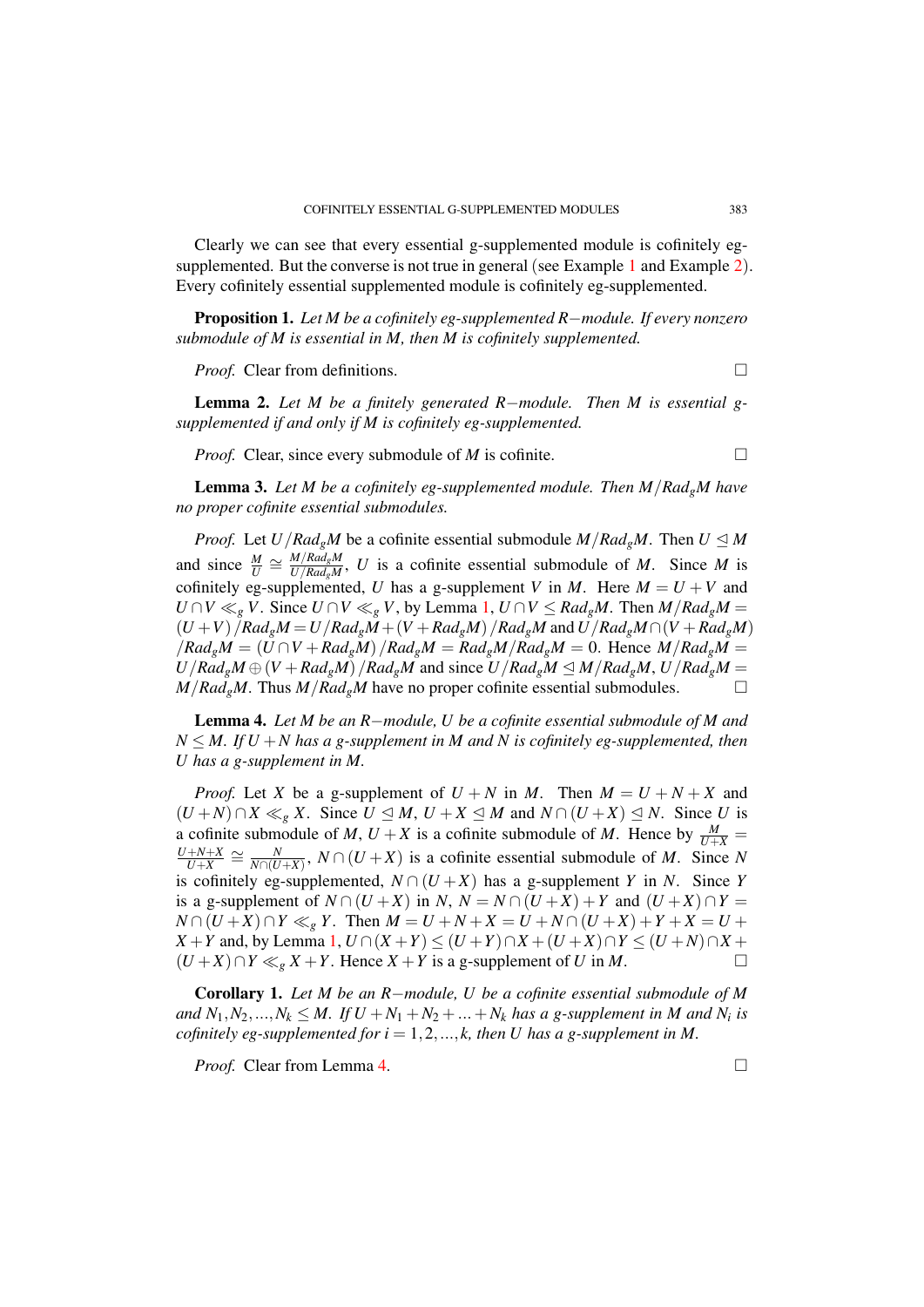<span id="page-3-2"></span>**Lemma 5.** Let  $M = \sum_{\lambda \in \Lambda} M_{\lambda}$ . If  $M_{\lambda}$  is cofinitely eg-supplemented for every  $\lambda \in \Lambda$ , *then M is also cofinitely eg-supplemented.*

*Proof.* Let *U* be a cofinite essential submodule of *M*. Since *U* is a cofinite submodule of *M*, it is easy to see that there exist  $\lambda_1, \lambda_2, ..., \lambda_n \in \Lambda$  such that  $M =$  $U + M_{\lambda_1} + M_{\lambda_2} + ... + M_{\lambda_n}$ . Then  $U + M_{\lambda_1} + M_{\lambda_2} + ... + M_{\lambda_n}$  has a trivial g-supplement 0 in *M* and since  $M_{\lambda_i}$  is cofinitely eg-supplemented for every  $i = 1, 2, ..., n$ , by Corol-lary [1,](#page-2-1) *U* has a g-supplement in *M*. Hence *M* is cofinitely eg-supplemented.  $\Box$ 

<span id="page-3-0"></span>**Lemma 6.** Let  $f : M \longrightarrow N$  be an R-module epimorphism,  $U, V \leq M$  and  $Kef \leq U$ . If V is a g-supplement of U in M, then  $f(V)$  is a g-supplement of  $f(U)$  in *N.*

*Proof.* Since *V* is a g-supplement of *U* in *M*,  $M = U + V$  and  $U \cap V \ll_{g} V$ . Then  $N = f(M) = f(U + V) = \overline{f}(U) + f(V)$ . Let  $x \in f(U) \cap f(V)$ . Then there exist *u* ∈ *U* and *v* ∈ *V* with  $x = f(u) = f(v)$ . Here  $f(v - u) = f(v) - f(u) = 0$  and  $v - u \in \text{Kef } \leq U$ . Then  $v = v - u + u \in U$  and since  $v \in V$ ,  $v \in U \cap V$ . Hence *x* = *f* (*v*) ∈ *f* (*U* ∩*V*) and *f* (*U*) ∩ *f* (*V*) ≤ *f* (*U* ∩*V*). Here clearly we can see that  $f(U \cap V) \leq f(U) \cap f(V)$  and  $f(U) \cap f(V) = f(U \cap V)$ . Since  $U \cap V \ll_{\varrho} V$ , by Lemma [1,](#page-1-0)  $f(U) \cap f(V) = f(U \cap V) \ll_g f(V)$ . Hence  $f(V)$  is a g-supplement of  $f(U)$  in *N*, as desired.

<span id="page-3-1"></span>Lemma 7. *Every homomorphic image of a cofinitely eg-supplemented module is cofinitely eg-supplemented.*

*Proof.* Let *M* be an cofinitely eg-supplemented *R*−module and  $f : M \rightarrow N$  be an *R*−module epimorphism. Let *U* be a cofinite essential submodule of *N*. Since  $U \trianglelefteq N$ , by [\[14,](#page-6-2) 17.3 (3)],  $f^{-1}(U) \leq M$ . Let  $p: N \longrightarrow N/U$  be a canonical epimorphism. Since  $(p f)(x) = p(f(x)) = f(x) + U = U$  for every  $x \in f^{-1}(U)$ ,  $x \in Ke(pf)$  and *f*<sup>-1</sup>(*U*) ≤ *Ke* (*pf*). Let *y* ∈ *Ke* (*pf*). Then  $U = (pf)(y) = p(f(y)) = f(y) + U$  and *f*(*y*) ∈ *U*. Hence  $y \in f^{-1}(U)$  and  $Ke(pf) \le f^{-1}(U)$ . Since  $f^{-1}(U) \le Ke(pf)$ ,  $Ke(p f) = f^{-1}(U)$ . Hence  $M/f^{-1}(U) \cong N/U$  and  $f^{-1}(U)$  is a cofinite submodule of *M*. Moreover,  $f^{-1}(U) \leq M$ . Since *M* is cofinitely eg-supplemented,  $f^{-1}(U)$  has a g-supplement *V* in *M*. Since  $Kef \leq f^{-1}(U)$ , by Lemma [6,](#page-3-0)  $f(V)$  is a g-supplement of  $f(f^{-1}(U)) = U$  in *N*. Hence *N* is cofinitely eg-supplemented, as desired. □

Corollary 2. *Every factor module of a cofinitely eg-supplemented module is cofinitely eg-supplemented.*

*Proof.* Clear from Lemma [7.](#page-3-1) □

<span id="page-3-3"></span>Lemma 8. *Let M be a cofinitely eg-supplemented R*−*module. Then every M*− *generated R*−*module is cofinitely eg-supplemented.*

*Proof.* Let *N* be a *M*−generated *R*−module. Then there exist an index set Λ and an *R*−module epimorphism  $f : M^{(\Lambda)} \longrightarrow N$ . Since *M* is cofinitely eg-supplemented,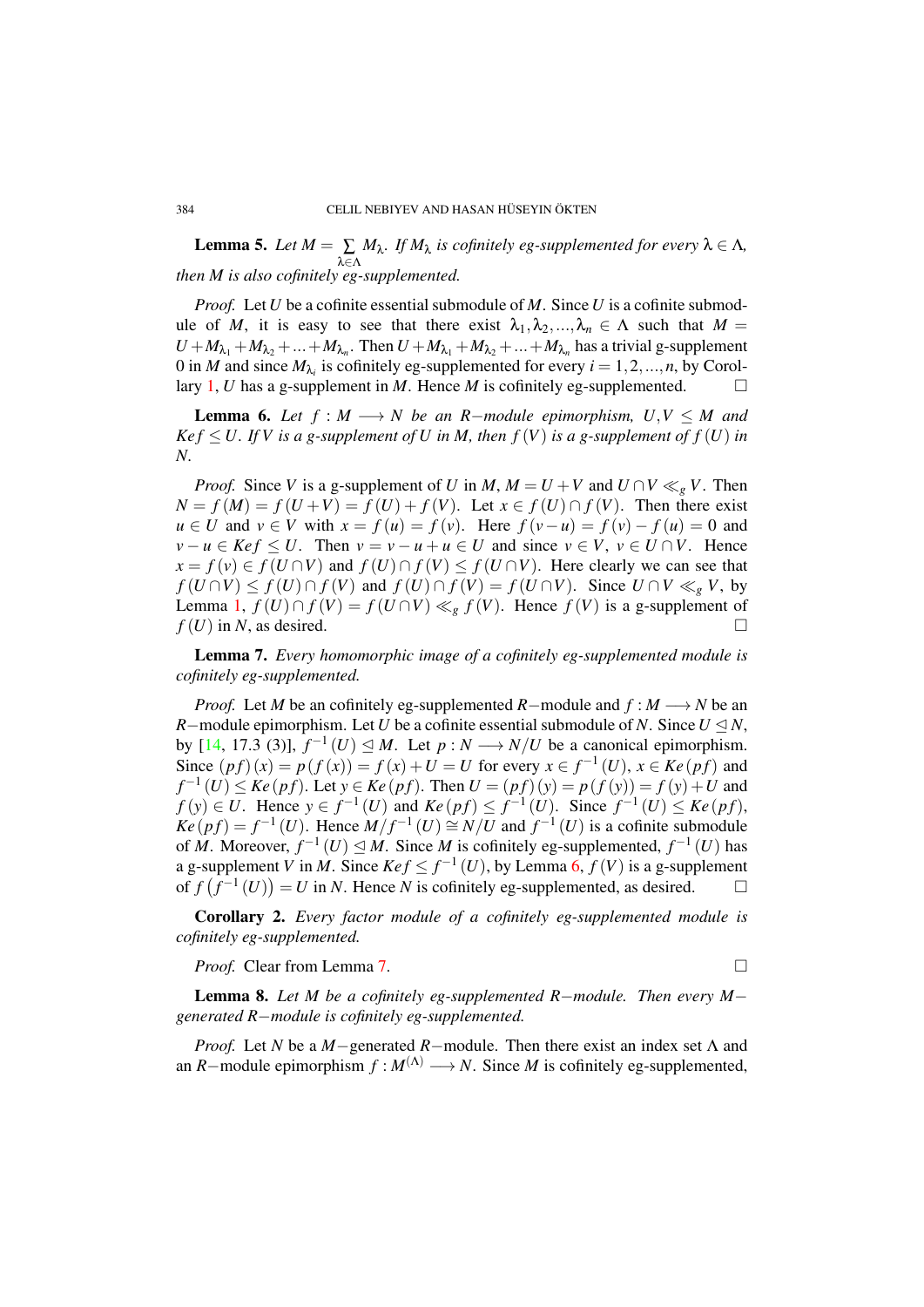by Lemma [5,](#page-3-2) *M*(Λ) is cofinitely eg-supplemented. Then by Lemma [7,](#page-3-1) *N* is cofinitely eg-supplemented, as desired.

Proposition 2. *Let R be a ring. Then the R*−*module <sup>R</sup>R is essential g-supplemented if and only if every R*−*module is cofinitely eg-supplemented.*

*Proof.* ( $\implies$ ) Clear from Lemma [8.](#page-3-3)

( $\Longleftarrow$ ) Clear from Lemma [2,](#page-2-2) since <sub>R</sub>R is finitely generated. □

**Definition 2.** Let *M* be an *R*−module and  $X \leq M$ . If *X* is a g-supplement of a cofinite essential submodule of *M*, then *X* is called a ceg-supplement submodule in *M*.

Let *M* be an *R*−module. It is defined the relation  $\beta^{*'}$  on the set of submodules of an *R*−module *M* by  $X\beta^*Y$  if and only if  $Y + K = M$  for every  $K \leq M$  such that  $X + K = M$  and  $X + T = M$  for every  $T \leq M$  such that  $Y + T = M$  (See [\[2\]](#page-5-3)). It is defined the relation  $\beta_g^*$  on the set of submodules of an *R*−module *M* by  $X\beta_g^*Y$  if and only if *Y* + *K* = *M* for every *K* ≤ *M* such that *X* + *K* = *M* and *X* + *T* = *M* for every  $T \leq M$  such that  $Y + T = M$  (See [\[13\]](#page-6-12)).

<span id="page-4-0"></span>Lemma 9. *Let M be an R*−*module. If every cofinite essential submodule of M* is  $\beta_g^*$  equivalent to a ceg-supplement submodule in *M*, then *M* is cofinitely eg*supplemented.*

*Proof.* Let *X* be a cofinite essential submodule of *M*. By hypothesis, there exists a ceg-supplement submodule *V* in *M* with  $X\beta_g^*$  *V*. Let *V* be a g-supplement of a cofinite essential submodule *U* in *M*. Then  $\overrightarrow{M} = U + V$  and  $U \cap V \ll_{\varrho} V$ . Since *U* is a cofinite essential submodule of *M*, by hypothesis, there exists a ceg-supplement submodule *Y* in *M* with  $U\beta_g^*Y$ . Let *S* be a cofinite essential submodule of *M* and *Y* be a g-supplement of *S* in *M*. Then  $M = S + Y$  and  $S \cap Y \ll_g Y$ . Since  $X \beta_g^* V$  and  $M = U + V$ ,  $M = X + U$  and since  $U\beta_g^* Y$  and  $X \le M$ ,  $M = X + Y$ . Assume  $X + T = M$ with  $T \leq Y$ . Then  $Y = Y \cap M = Y \cap (\tilde{X} + T) = X \cap Y + T$ . By using [\[3,](#page-6-1) Lemma 1.24], we can see that  $M = S + Y = X \cap Y + S + T = Y + X \cap (S + T) = U + X \cap (S + T) =$  $X + U \cap (S + T) = V + U \cap (S + T) = U \cap V + S + T$ . Since  $U \cap V \ll_{g} M$  and  $S + T \leq$ *M*, *M* = *S* + *T* and since *Y* is a g-supplement of *S* in *M* and  $T \leq Y$ ,  $T = Y$ . Hence *Y* is a g-supplement of *X* in *M*. Thus *M* is cofinitely eg-supplemented.  $\Box$ 

<span id="page-4-1"></span>Corollary 3. *Let M be an R*−*module. If every cofinite essential submodule of M is* β ∗ *equivalent to an ceg-supplement submodule in M, then M is cofinitely egsupplemented.*

*Proof.* Clear from Lemma [9.](#page-4-0) □

<span id="page-4-2"></span>Corollary 4. *Let M be an R*−*module. If every cofinite essential submodule of M lies above an ceg-supplement submodule in M, then M is cofinitely eg-supplemented.*

*Proof.* Clear from Corollary [3.](#page-4-1) □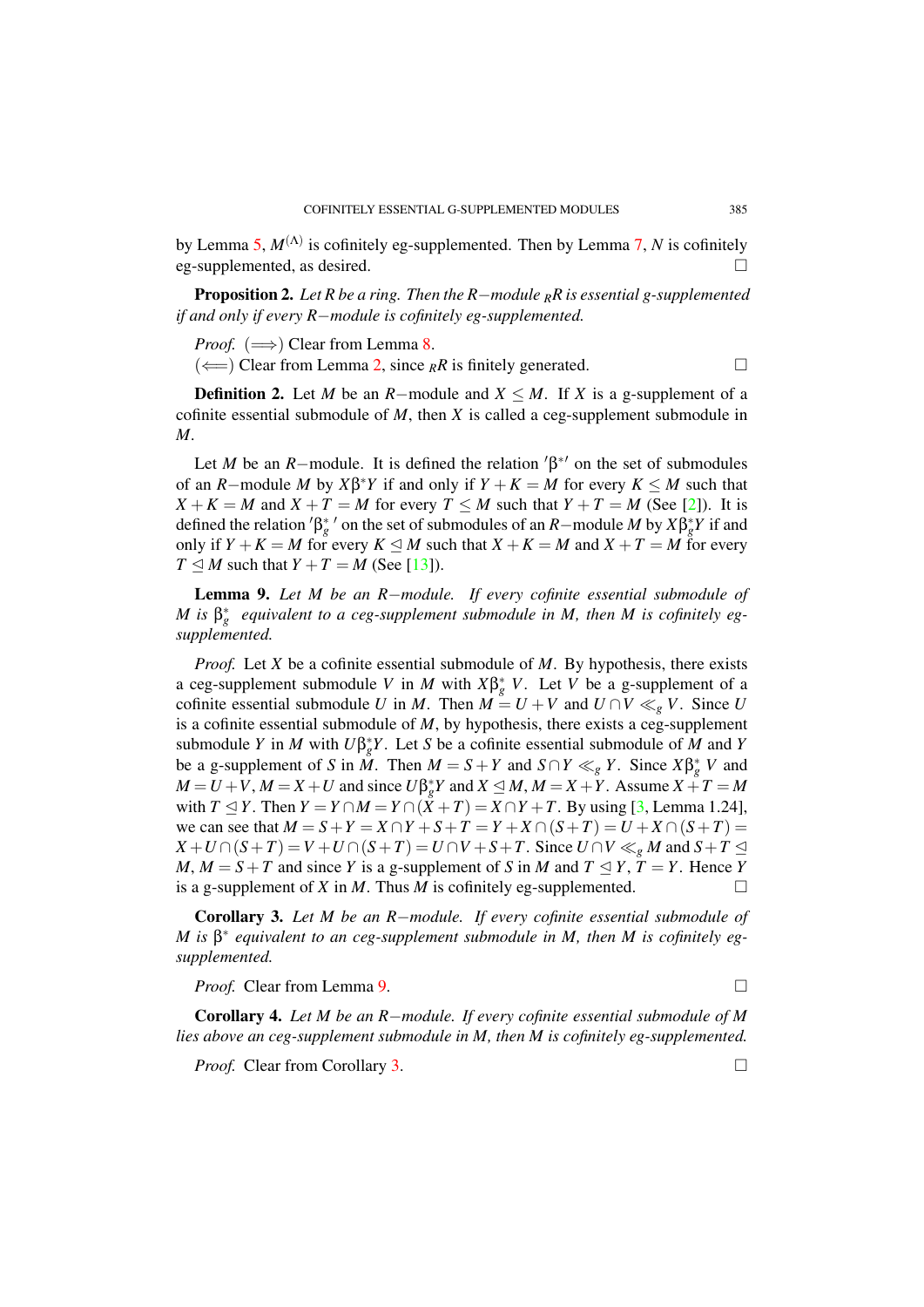Corollary 5. *Let M be an R*−*module. If every cofinite essential submodule of M is a ceg-supplement submodule in M, then M is cofinitely eg-supplemented.*

*Proof.* Clear from Corollary [4.](#page-4-2) □

<span id="page-5-4"></span>**Lemma 10.** Let M be an R-module. If every cofinite submodule of M is  $\beta^*$  equi*valent to a ceg-supplement submodule in M, then M is cofinitely g-supplemented.*

*Proof.* Let *X* be a cofinite submodule of *M*. By hypothesis, there exists a cegsupplement submodule *V* in *M* with  $X\beta^*$  *V*. Let *V* be a g-supplement of a cofinite essential submodule *U* in *M*. Then  $M = U + V$  and  $U \cap V \ll_g V$ . Since *U* is a cofinite submodule of *M*, by hypothesis, there exists a ceg-supplement submodule *Y* in *M* with *U*β <sup>∗</sup>*Y*. Let *S* be a cofinite essential submodule of *M* and *Y* be a gsupplement of *S* in *M*. Then  $M = S + Y$  and  $S \cap Y \ll_g Y$ . Since  $X\beta^* V$  and  $M = U + V$ ,  $M = X + U$  and since  $U\beta^*Y$ ,  $M = X + Y$ . Assume  $X + T = M$  with  $T \leq Y$ . Then  $Y = Y \cap M = Y \cap (X + T) = X \cap Y + T$ . By using [\[3,](#page-6-1) Lemma 1.24], we can see that *M* = *S* + *Y* = *X* ∩ *Y* + *S* + *T* = *Y* + *X* ∩ (*S* + *T*) = *U* + *X* ∩ (*S* + *T*) = *X* + *U* ∩ (*S* + *T*) =  $V + U \cap (S + T) = U \cap V + S + T$ . Since  $U \cap V \ll_{g} M$  and  $S + T \leq M, M = S + T$  and since *Y* is a g-supplement of *S* in *M* and  $T \leq Y$ ,  $T = Y$ . Hence *Y* is a g-supplement of *X* in *M*. Thus *M* is cofinitely g-supplemented.  $\Box$ 

Corollary 6. *Let M be an R*−*module. If every cofinite submodule of M lies above a ceg-supplement submodule in M, then M is cofinitely g-supplemented.*

*Proof.* Clear from Lemma [10.](#page-5-4) □

Corollary 7. *Let M be an R*−*module. If every cofinite submodule of M is a cegsupplement submodule in M, then M is cofinitely g-supplemented.*

*Proof.* Clear from Lemma [10.](#page-5-4) □

<span id="page-5-1"></span>*Example* 1. Consider the Z–module Q. Since <sub>Z</sub>Q have no proper cofinite essential submodules,  $\mathbb{Z} \mathbb{Q}$  is cofinitely eg-supplemented. But, since  $\mathbb{Z} \mathbb{Q}$  is not supplemented and every nonzero submodule of  $\mathbb{Z}^{\mathbb{Q}}$  is essential in  $\mathbb{Z}^{\mathbb{Q}}$ ,  $\mathbb{Z}^{\mathbb{Q}}$  is not essential g-supplemented.

<span id="page-5-2"></span>*Example* 2. Consider the  $\mathbb{Z}-$ module  $\mathbb{Q} \oplus \mathbb{Z}_{p^2}$  for a prime *p*. It is easy to check that  $Rad_{g}\mathbb{Z}_{p^2}\neq \mathbb{Z}_{p^2}$ . By [\[6,](#page-6-8) Lemma 4],  $Rad_{g}\left(\mathbb{Q}\oplus \mathbb{Z}_{p^2}\right)=Rad_{g}\mathbb{Q}\oplus Rad_{g}\mathbb{Z}_{p^2}\neq \mathbb{Q}\oplus \mathbb{Z}_{p^2}.$ Since  $\bar{Q}$  and  $\bar{Z}_{p^2}$  are cofinitely eg-supplemented, by Lemma [5,](#page-3-2)  $Q \oplus \bar{Z}_{p^2}$  is cofinitely eg-supplemented. But  $\mathbb{Q} \oplus \mathbb{Z}_{p^2}$  is not essential g-supplemented.

### **REFERENCES**

- <span id="page-5-0"></span>[1] R. Alizade, G. Bilhan, and P. F. Smith, "Modules whose maximal submodules have supplements," *Comm. Algebra*, vol. 29, no. 6, pp. 2389–2405, 2001, doi: [10.1081/AGB-100002396.](http://dx.doi.org/10.1081/AGB-100002396)
- <span id="page-5-3"></span>[2] G. F. Birkenmeier, F. T. Mutlu, C. Nebiyev, N. Sokmez, and A. Tercan, "Goldie\* supplemented modules," *Glasgow Mathematical Journal*, vol. 52A, pp. 41–52, 2010, doi: [10.1017/S0017089510000212.](http://dx.doi.org/10.1017/S0017089510000212)